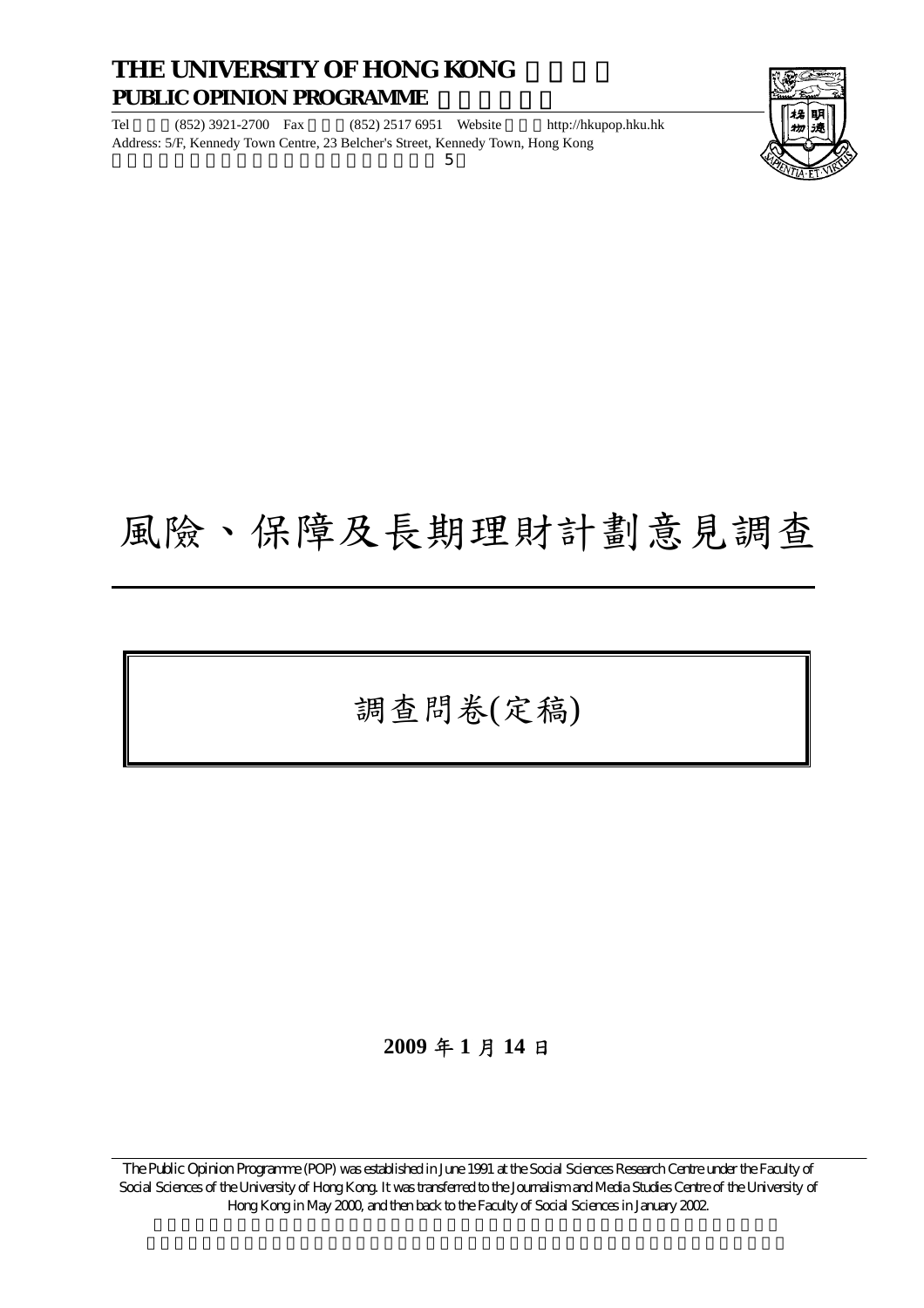第一部分自我介紹

喂,先生/小姐/太太你好,我姓 X,我係香港大學民意研究計劃既訪問員黎既,我地宜家 做緊一項有關長遠理財計劃既意見調查,想訪問下你既意見,我地只會阻你幾分鐘時間。 請你放心,你既電話號碼係經由我地既電腦隨機抽樣抽中既,而你提供既資料係會絕對 保密既,並只會用作綜合分析。請問可唔可以開始訪問呢?

可以

唔可以 (終止訪問)

#### 第二部分確認被訪資格

[S1] 請問你屋企而家有冇 **18** 至 **65** 歲既在職人士係度,因為我地要隨機抽樣,如果 多過一位,請你叫即將生日果位黎聽電話。【如果戶中冇所屬年齡之對象,另約時間。】

| . . |  |  |
|-----|--|--|
| 拒答  |  |  |

[S2] 請問你現時個人月入係咪不少於\$8,000?

係 唔係 拒答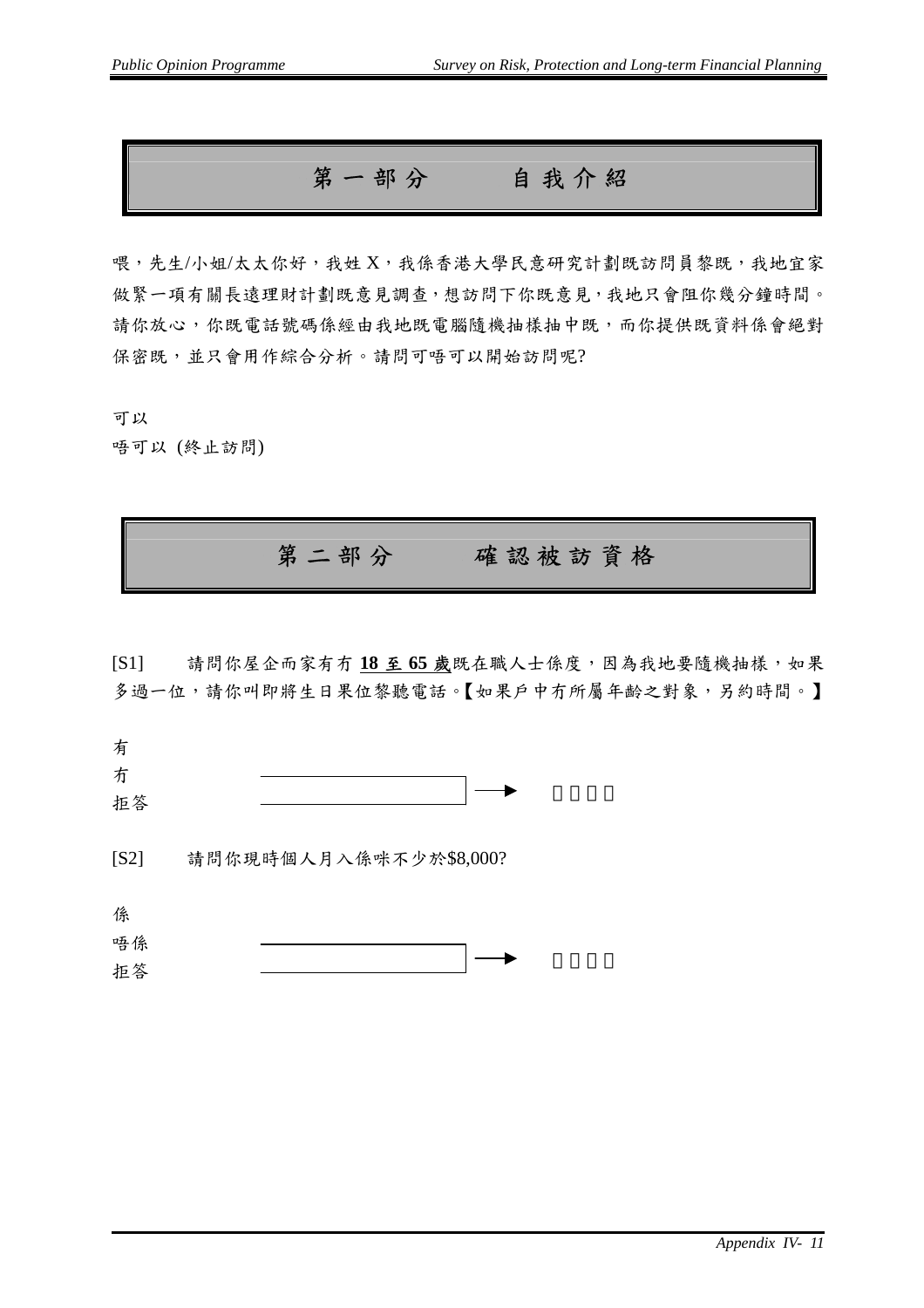### 第三部分問卷主體部分

[Q1] 喺現時既經濟環境,以下邊一項有關財政既狀況係你最擔心既呢? (訪員讀出各項 答案, 次序由電腦隨機排列, 只選一項)

突然失業 退休金不足 投資嚴重虧損 收入不夠日常開支 其他 (請註明: \_\_\_\_\_\_\_\_\_\_\_\_) 以上皆否 唔記得/難講 拒答

[Q2] 咁健康狀況呢?以下邊一項係你現時最擔心既? (訪員讀出各項答案, 次序由電腦 隨機排列, 只選一項)

早逝/猝死 患癌或其他危疾 意外受傷或致傷殘 其他(請註明: \_\_\_\_\_\_\_\_\_\_\_) 以上皆否 唔知/難講 拒答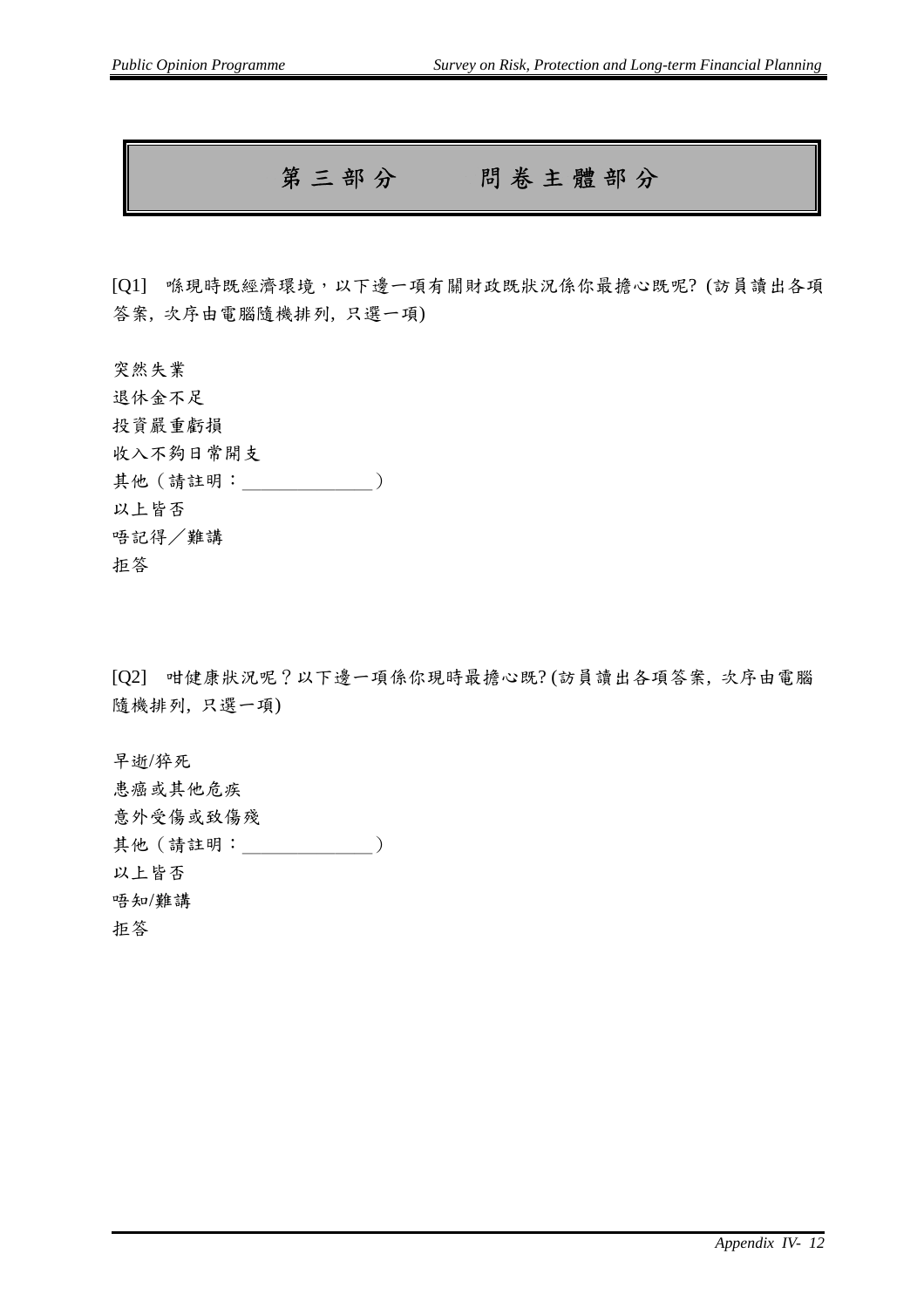[Q3] 你現時有冇 D 咩保障令自己對上述危機有所準備? (訪員讀出各項答案, 次序由電 腦隨機排列, 可選多項)

增加銀行現金存款 增加強積金供款 購買人壽保險 購買醫療/危疾保險 投資股票 購買年金/其他退休產品 其他(請註明: ) 以上皆否 唔知/難講 拒答

[Q4] 你既長遠理財計劃中,有冇包括以下既項目? (訪員讀出各項答案, 次序由電腦隨 機排列, 可選多項)

為自己/配偶/子女購買終生人壽保險 公司既基本醫療保險 為自己購買危疾保險計劃 有投資成份既保險計劃 / 投資相連既保險計劃 年金計劃 強積金或其他退休金 銀行儲蓄 其他(請註明: ) 以上皆否 唔知/難講 拒答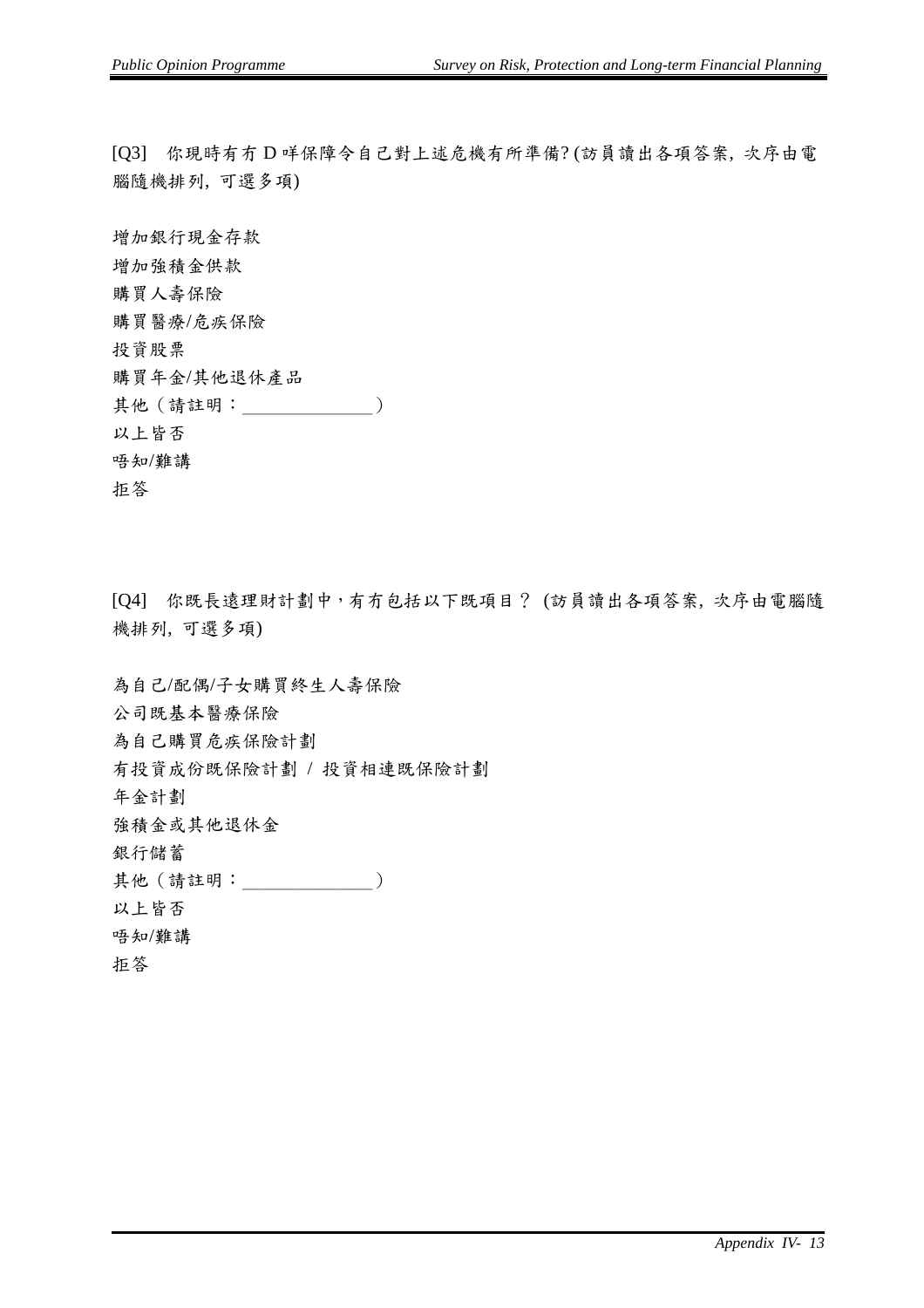[Q5] 過去 12 個月內你有冇更改你既長遠理財計劃? (訪員讀出各項答案, 次序由電腦隨 機排列, 可選多項)

增加人壽保險

首次購買人壽保險 喺本身既醫療保單加設危疾保障 將大部份資產轉化以現金持有 將強積金投資由進取基金轉換至保守基金 購買年金計劃 沽售股票止蝕 其他(請註明: ) 完全沒有 唔知/難講

拒答

[Q6] 乜野係你長遠理財計劃既最大障礙? (訪員讀出各項答案, 次序由電腦隨機排列, 可選多項)

對市場失去信心/怕蝕錢 保費高漲/保單既投資回報下跌 失業/恐怕會隨時失業 唔夠錢買保險 市場缺乏回報高既投資工具 覺得現時既保障及儲蓄已足夠 其他(請註明: ) 唔知/難講 拒答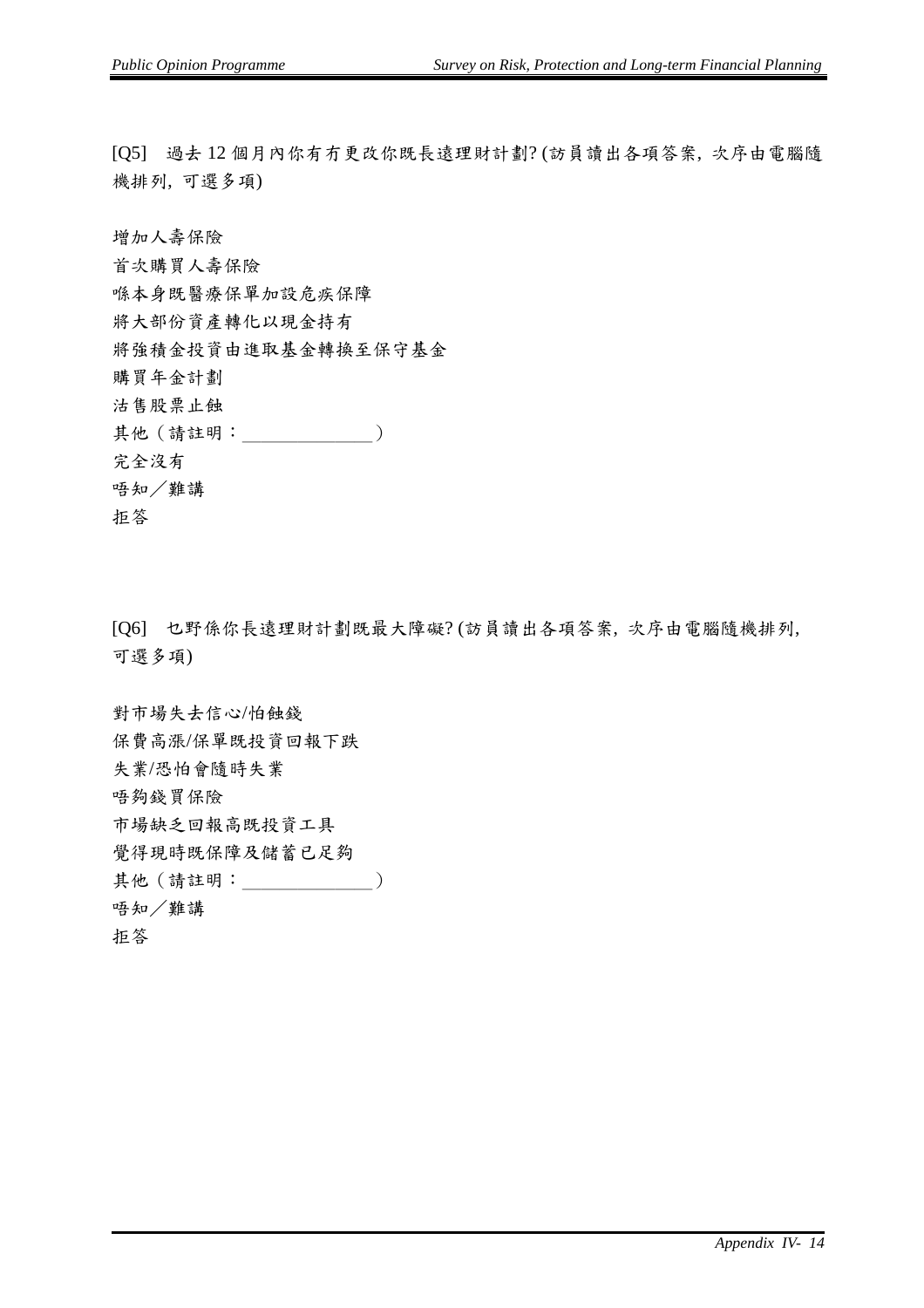[Q7] 現時, 你最重要既理財目標係咩? (訪員讀出各項答案, 次序由電腦隨機排列, 可選 多項)

穩定及定時既退休收入 賺回投資既損失 增加銀行既現金存款 家人有長遠保障 年老時有足夠醫療保障 有足夠危疾醫療保障 其他(請註明: ) 唔知/難講 拒答

[Q8] 如果你突然中六合彩或得到意外之財, 你會點樣用 D 錢? (訪員讀出各項答案, 次 序由電腦隨機排列, 只選一項)

清還債務/樓按 去旅行 買物業 為退休儲起/投資 買保險 捐給慈善機構 其他(請註明: ) 唔知/難講 拒答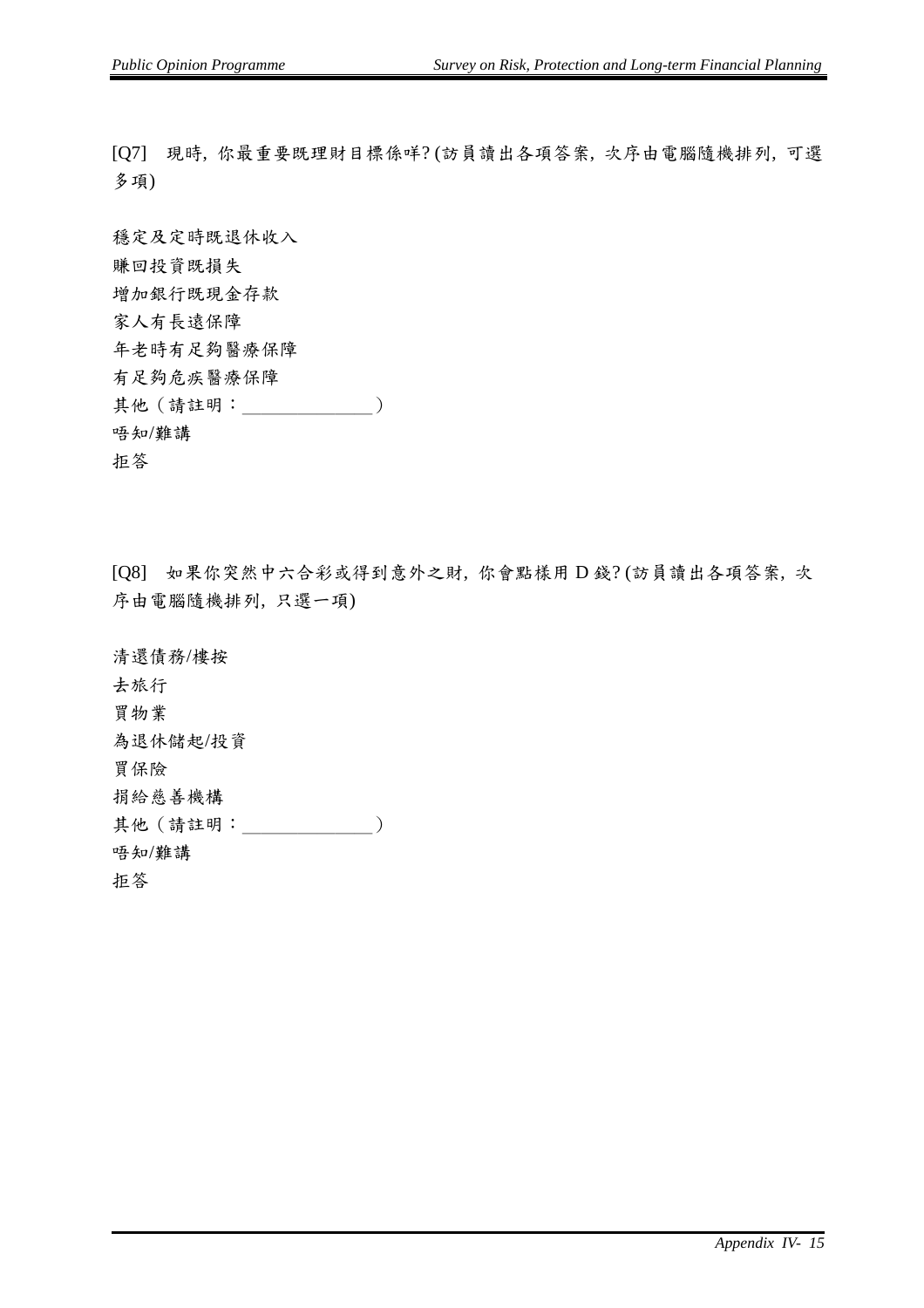[Q9] 如果你突然不幸患上危疾或逝世, 你預計屋企既經濟狀況會有咩改變? (訪員讀出 各項答案, 次序由電腦隨機排列, 只選一項)

沒有改變, 家人會有足夠既保障, 佢地可從保險及及退休金保障中獲取入息

沒有改變, 其他屋企人會照顧我或家人

家人需要動用儲蓄作日常或醫療開支

家人或需要借錢支持日常或未來醫療開支

家人或會因收入不足而改變生活方式

以上皆否

不適用/沒有家人

唔知/難講

拒答

[Q10] 幾年前既沙士有無令你做左以下有關理財計劃既改變? (訪員讀出各項答案, 次序 由電腦隨機排列, 可選多項)

增加人壽保險

首次購買人壽保險

喺本身既醫療保單加設危疾保障

將大部份資產轉化以現金持有

將強積金投資由進取基金轉換至保守基金

購買年金計劃

其他(請註明: )

完全沒有

唔知/難講

拒答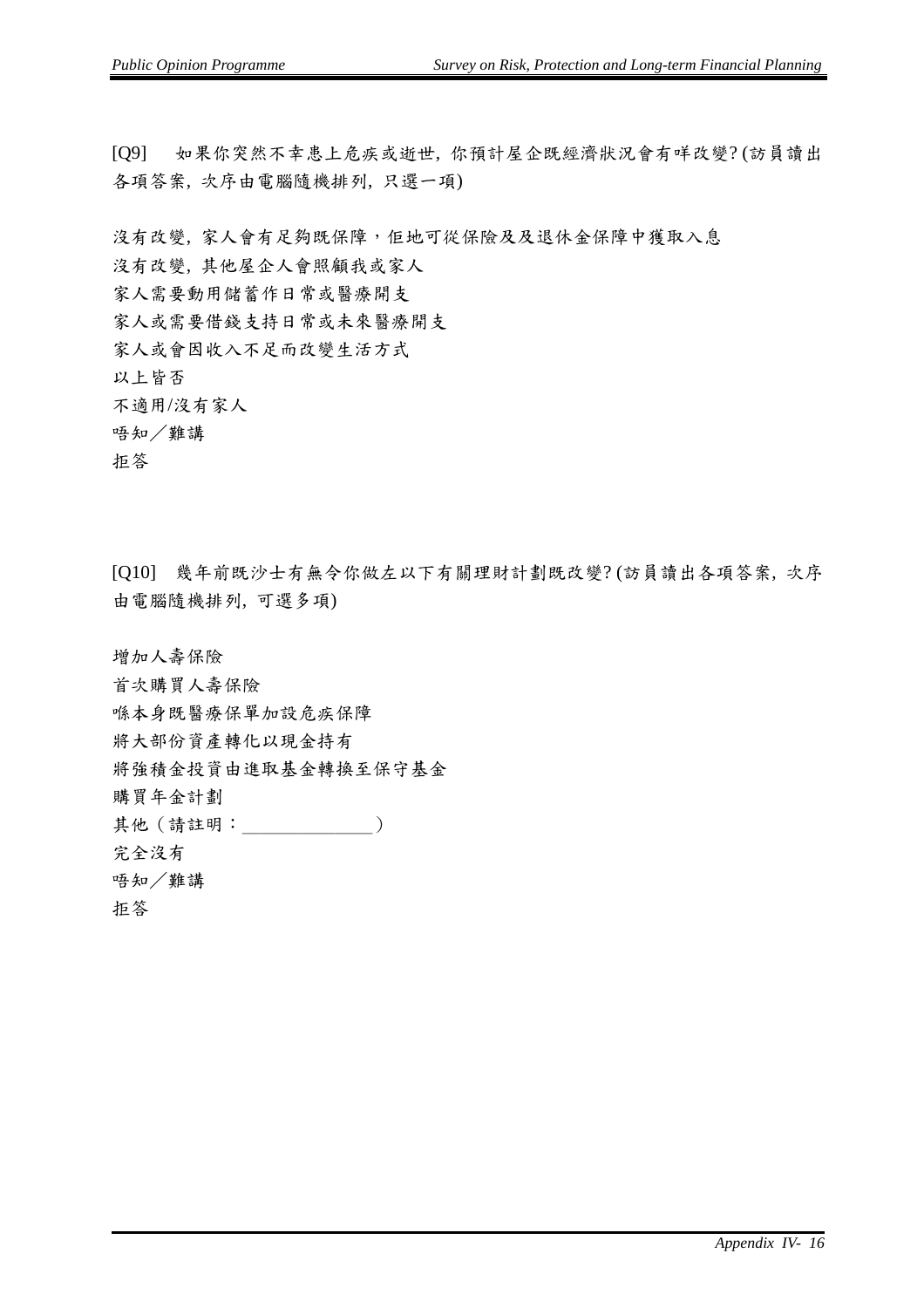## 第四部分個人資料

我地想請問您一 D 簡單既個人資料以作分析。

[DM1] 性別

男

女

[DM2a] 年齡

\_\_\_\_\_ (入實數)

唔想講

[DM2b] 【只問不肯透露準確年齡被訪者】年齡 (範圍)[訪問員可讀出範圍]

18-29 歲

30-39 歲

40-49 歲

50-59 歲

60-65 歲

拒答

[DM3] 教育程度

小學或以下 中學 預科 專上非學位 專上學位 碩士學位 博士學位或以上 拒答